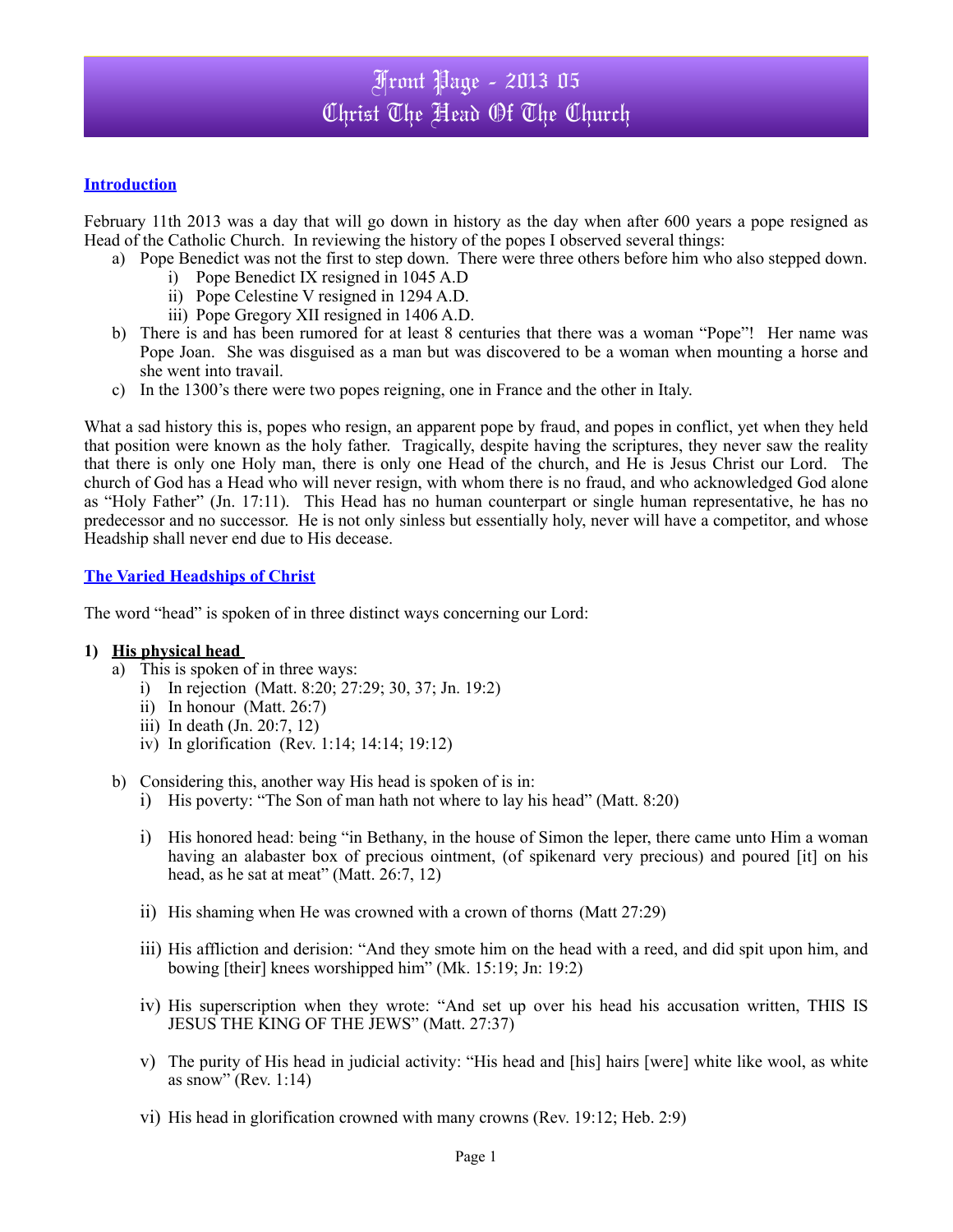# Front Page - 2013 05 Christ The Head Of The Church

## **2) His head in type**

- a) Head of the bull in burnt and sin offering (Lev. 1:4; 4:4**)**
- b) His head of gold (Song of Sol. 5:11) the glory of His head and headship
	- i) Nebuchadnezzar and his kingdom was pictured as a head of gold (Dan. 2:32, 38)
	- ii) Christ is typified as the Head of gold in His sterling character, whereas Nebuchadnezzar is seen as such as sovereign autocrat.
- 3) **His position as Head** and that is spoke of in six ways, for He is:
	- a) The Head of the corner (Matt. 21:42), possibly incorporated in that is all other administrative titles because of Calvary. He is the Governor (Psa. 22:28). Observe how the title "Stone" is connected to His Headship. It is not our purpose here but it is a blessing to consider the Lord as "the chief corner stone (Eph. 2:20); "the chief corner stone" (1 Pet. 2:6); "a precious corner stone" (Isa. 28:16). In contrast to His belittlement and rejection by man, this is God's honoring Him.
	- b) "The head of every man" (1 Cor. 11:3)
	- c) "The head over all things" (Eph. 1:22)
	- d) "The head of the church" (Eph. 5:23)
	- e) "The head of the body" (Col. 1:18)
	- f) "The Head of all principality and power" (Col. 2:10)

Due to space our consideration will be on Christ, "Head over all things". (Eph. 1:22)

#### **Christ The Head Over All Things**

In Ephesians 1:3-23, in this passage two truths are being presented:

- a) The greatness of the blessings of God to the church. (Eph. 1:3-15; 18, 23)
- b) The glory of the position God has given to the Lord. (Eph. 1:20-23)

At times we sing: "Every mark of dark dishonor heaped upon Thy thorn crowned brow, told in answering glory now". In the world that had no time for Him and gave to Him a cross and an accusation; that took happily from him the blessings of restored health and life; and hated Him without a cause, God now crowns Him with glory and honour and makes Him to be head over all things.

The Holy Spirit caused Paul to use a series of expressions in Ephesians 1:20-23 to describe the glorification of Christ.

- a) "He raised Him from the dead"
- b) "Set Him at His own right hand in the heavenly places"
- c) "Far above all principality, and power, and might, and dominion, and every name that is named"
- d) "Not only in this world, but also in that which is to come"
- e) "And hath put all things under His feet"
- f) "And gave Him (*to be)* the head over all (*things)* to the church, which is His body, the fulness of Him that filleth all in all" (Eph.  $1:20-23$ )

The passage presents three stupendous truths:

- a) The ascending glorification of Christ by the power of God
- b) The expansion and the significance of His being seated on the right hand of God
- c) His being given to the Church as its head.

This is more than a positional exaltation. Despite filling all things Christ was not complete, just as Adam without Eve. Adam needed Eve to be complete, she was his fulness for that which ideally lay ahead. It is not that Christ was incomplete in Himself. For instance, to be our High Priest he had to learn the pathway of obedience. He